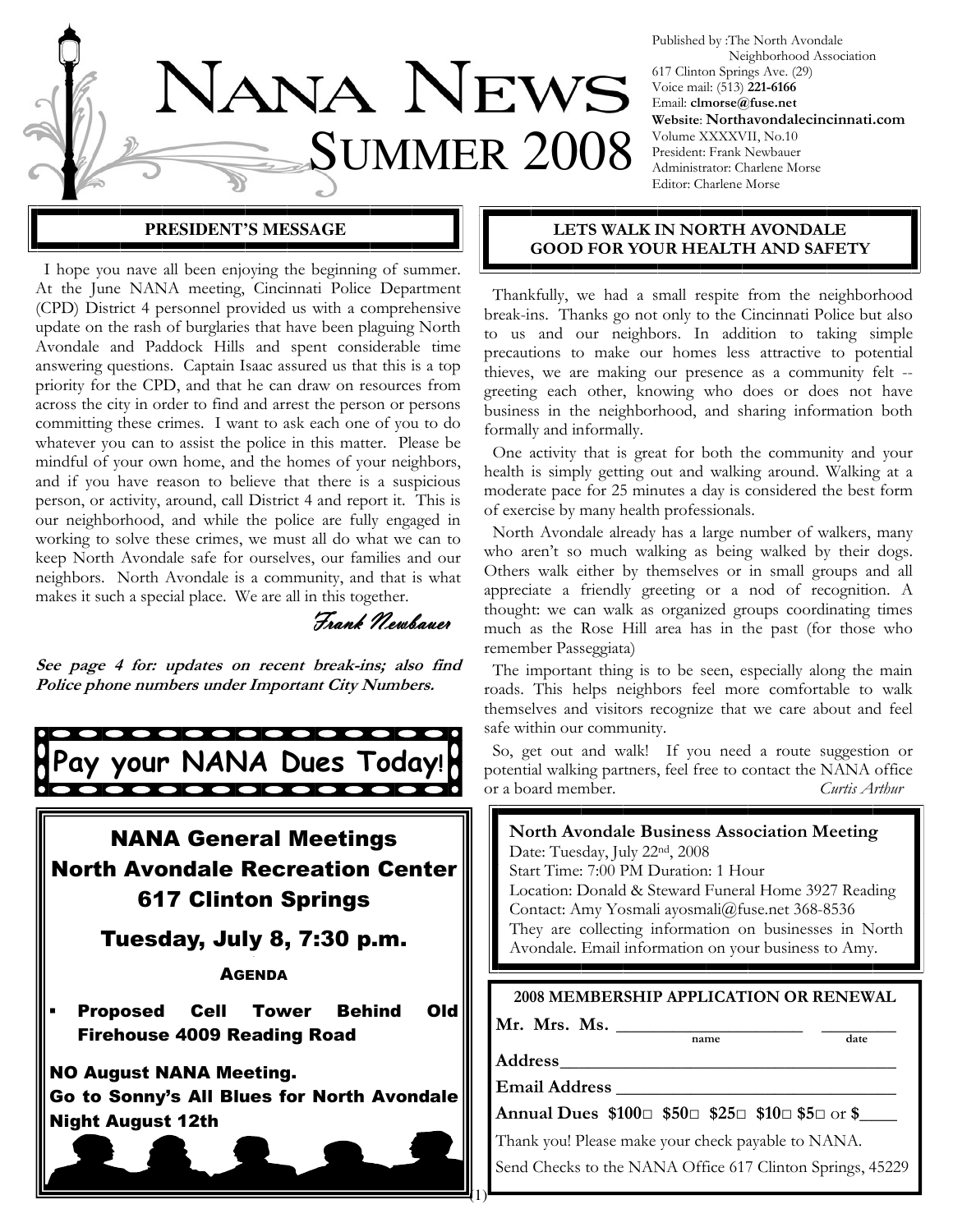

#### NORTH AVONDALE ●617 Clinton Springs ● 961-1584 northavondale@cincinnati-oh.gov

Free Lunch at noon for any youth 5 to 18 years old)...Membership NOT needed!!!!

#### One must have a membership to part-take in programs listed below.

Tennis Mon.-Fri. 9 AM – 11 AM

Drop In Program 12-4 PM Baseball Program ends in July

Summer and Teen Camp ends Aug. 15th

Register for After School Programs beginning August 4th.

# **CRC** Activities

Friday July 18 Sawyer Point Birthday Party

- Wed. July 30 Swim Derby/ P. Ridge Pool/ Register between 10 – 11 AM Free Lunch (school age) Swim Competition, Music, Pony Rides, Face Painting, Balloon Sculpturing, Playground area, Field and Table Games
- Mon. August 3 Registration for after school programs will be available. Beginning at 1pm.

Fri. August 15 Last day of Summer Day Camp and Summer Drop In Programs.

#### HIRSCH CENTER ●3630 Reading Road ● 751-3393 Hirsch@cincinnati-oh.gov

POOL

Opening second week of July Swim Lessons Available (TBA) Pool Tokens \$5.00 for the summer

# Avondale Festival & Health Fair August 9

Free Health Screenings 10-2 pm

Family Fun & Entertainment 10 - 5 pm Line Dancing & Fitness Demonstrations

Free Massages, Food Demonstrations, Free food & drinks.

Free and Confidential Health Screenings: Prostate Exam; Blood Pressure; Bone Density testing; Diabetes Screening; HIV/AIDS testing

Free Mammograms sponsored by Mercy Health Partners Blood Drive Hoxworth Blood Center

Call Carla at 281-4414 to set up an appointment for mammograms and blood donations

# FEET IN THE STREET

5K Fun & Fitness Walk Registration starts at 8:00 am at MLK Park (Reading Road

and Burton) Everyone must register!!

### **NORTH AVONDALE MONTESSORI** ●**363-3900** ● 615 Clinton Springs Ave. • nams.cps-k12.org

NANA Community: The Farewell to the 1949 North Avondale Montessori School building

had a huge turn out on Saturday June 14th. We had over 60 former students, parents, employees show up. Some took pictures and talked about their experiences at NAM. There was one visitor who brought a big surprise to all: Mr. Bill Straus who said he was the first student to walk through the doors in 1949. Carol Bamberger Striker and Ted Striker were also at NAM beginning in 1949. All were grateful for the opportunity to walk down memory lane recalling their experiences in this building.

 We will keep the NANA community informed when demolition takes place probably January or February of 2009.

 Reminder: Our Swing Space for two years will be at 876 Glenwood Avenue. (Open House Saturday, August 16 beginning at noon). Carmen Hull, Principal

# **THE NEW SCHOOL MONTESSORI**

# ●**281-7999** ● 3 Burton Woods Lane ●www.thenewschool.cc

 The New School Montessori was alive with activity as the children celebrated Arty-Gras with art projects, science experiments and music. Many of the activities were held outdoors where children created still life drawings, mobiles, scratch art, sun prints, neckties, wind chimes, and animations. Students enjoyed stopping by "Art in a Box" where a word written on a slip of paper was miraculously transformed into an actual drawing. It took several minutes of waiting while the giggling refrigerator box shook, but it was pure magic all the same.

 Friends and family gathered to honor our graduates – kindergartners, third graders and sixth graders. We watched a brief slide show and listened as the sixth graders shared their memories of teachers, friends and special times they've had at TNSM. We also celebrated with the kindergartners and third graders as they will be moving to their next Montessori level of learning within TNSM.

Ann Baumgardner Development/Marketing Director

#### \_ . . \_ . . \_ . . \_ . . \_ . . \_ . . \_ . . . \_ . . NOW LEASING - 917 Dana Avenue

Newly Renovated Units, New floors, cabinets, appliances, paint, security system

UNDER NEW MANAGEMENT.

Rent \$650 for 2 bedroom. On site manager

Please come help us turn this building around and bring a new, clean, safe building to the North Avondale neighborhood

Call Carol at 513-569-9999 to come see the units

# IN MEMORIAM

Dr. Stephen Hornstein (formerly of NA) died at age 83 on May 1, 2008

Morton Startz (formerly Clinton Springs) died at age 87 on May 9, 2008. His wife Ann died in January this year.-

The June NANA Newsletter was mailed on June 4th.

Individuals reported receiving it on: June 10 (Red Bud); June 12 (Burton Woods Ln.); June 19 (Rose Hill); June 21 (Dickson). Please let NANA know when you receive it this month as we are gathering information to talk to the Postal Service.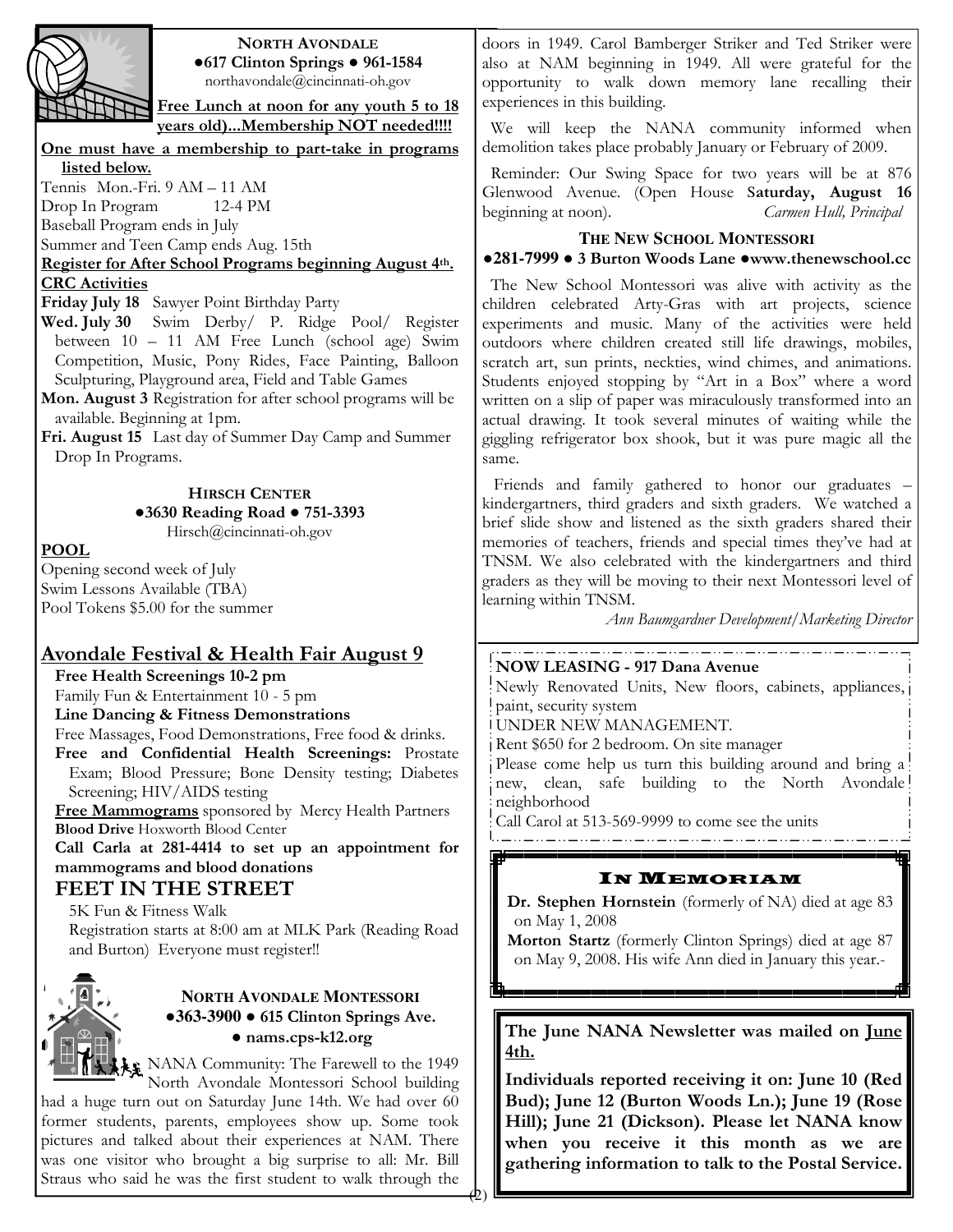| <b>YOUR NEIGHBORS</b>                                                                                                                                                        | Start recycling today to help NANA win the Mayors Challenge.         |  |  |  |  |
|------------------------------------------------------------------------------------------------------------------------------------------------------------------------------|----------------------------------------------------------------------|--|--|--|--|
| Morth Avondale's own Fanchon and Bonia Shur                                                                                                                                  | CITY OF CINCINNATI RECYCLING SIGN-UP FORM                            |  |  |  |  |
| (Red Bud) have just released their CD, Meditations                                                                                                                           | City of Cincinnati must service your trash to be eligible.           |  |  |  |  |
| For Expectant Mothers and the Life Within,                                                                                                                                   | 1.) Are you a single family home?                                    |  |  |  |  |
| written and spoken by Fanchon with stirring music                                                                                                                            | YES - Skip to the sign-up questions.                                 |  |  |  |  |
| by Bonia. This meditation CD was created for                                                                                                                                 | $NO - Go$ on to question 2.                                          |  |  |  |  |
| Michelle Baxter, a board member of Growth In                                                                                                                                 | 2.) How many units are in your building?_                            |  |  |  |  |
| Motion and NANA, while she was pregnant. This                                                                                                                                |                                                                      |  |  |  |  |
| meditation is a unique narration for a peaceful                                                                                                                              | FOUR OR LESS WITH SMALL BUSINESS ATTACHED -                          |  |  |  |  |
| pregnancy and a fearless childbirth. According to                                                                                                                            | Please call 242-4600 for recycling options.                          |  |  |  |  |
| Michelle, "This CD prepared and guided me                                                                                                                                    | FIVE OR MORE - Please have your apartment management or              |  |  |  |  |
| through my first pregnancy and delivery by                                                                                                                                   | owner contact 242-4600 on apartment recycling options.               |  |  |  |  |
| alleviating all myths, worries, fears, and anxieties."                                                                                                                       | <b>RECYCLING SIGN-UP</b>                                             |  |  |  |  |
| Meditations For Expectant Mothers and the                                                                                                                                    | To be filled out if above questions have been answered.              |  |  |  |  |
| Life Within is now available and is the perfect gift                                                                                                                         |                                                                      |  |  |  |  |
| for any expectant mother. For more information,                                                                                                                              |                                                                      |  |  |  |  |
| visit: www.birthmeditation.com.                                                                                                                                              | Unit: _________ If your unit is not labeled 1, 2, 3, 4 or A, B, C, D |  |  |  |  |
| lo On the 1st of August Jana Evans will be moving                                                                                                                            | please explain how your units are identified.                        |  |  |  |  |
| back to North Avondale from Columbus to live on                                                                                                                              |                                                                      |  |  |  |  |
| Mitchell Ave. She is a Certified Home Daycare                                                                                                                                |                                                                      |  |  |  |  |
| Provider whose business name is Sweet Honey's                                                                                                                                | Have you ever had a bin at this address before? (Please check the    |  |  |  |  |
| House. She hopes to officially be open for business                                                                                                                          | correct box.)<br>$\Box$ Yes, but it's damaged.                       |  |  |  |  |
| by Monday August 11. For more information, call                                                                                                                              | $\Box$ Yes, but it's missing.                                        |  |  |  |  |
| 614-226-7352.                                                                                                                                                                | $\Box$ No, I've never had a bin at this location.                    |  |  |  |  |
| &South of Mitchell Neighborhood Yard Sale                                                                                                                                    | Bin Received Today? Yes $\Box$<br>$\rm No$ $\Box$                    |  |  |  |  |
| is on Saturday, July 12th at the New School Parking                                                                                                                          | Neighborhood: North Avondale                                         |  |  |  |  |
| lot Burton Woods Lane from 9:00 am to 2:00 pm.                                                                                                                               | Thank you for signing up to recycle. Please fax this form to Anne    |  |  |  |  |
|                                                                                                                                                                              | at Rumpke Recycling, 242-4459 or mail it to 5535 Vine Street,        |  |  |  |  |
|                                                                                                                                                                              | Cincinnati, OH 45217 or email clmorse@fuse.net for an email          |  |  |  |  |
| <b>Summer Vacation.</b>                                                                                                                                                      | form. Please call 242-4401 X 7164 for questions about this form.     |  |  |  |  |
|                                                                                                                                                                              |                                                                      |  |  |  |  |
|                                                                                                                                                                              |                                                                      |  |  |  |  |
| Everyone is always asking for someplace to hang out at in North Avondale. Well we have someplace, a very good someplace:<br>SONNY'S ALL BLUES X 4040 Reading Road X 281-0410 |                                                                      |  |  |  |  |
| Open 5 pm to 2:30 am You must be at least 30 years old                                                                                                                       |                                                                      |  |  |  |  |
| Since there is no NANA Meeting in August, go to Sonny's for North Avondale Night on August 12.                                                                               |                                                                      |  |  |  |  |
|                                                                                                                                                                              |                                                                      |  |  |  |  |

| Mondays $5 - 8 p.m.$                    |                             | Drink special -1st drink at regular price - $2nd$ drink $\frac{1}{2}$ price - served in same<br>glass, happy hour food, Karaoke with Evelyn 10pm - 2am |
|-----------------------------------------|-----------------------------|--------------------------------------------------------------------------------------------------------------------------------------------------------|
| Tuesdays $5-8$ p.m.                     |                             | Drink special $-1$ <sup>st</sup> drink at regular price $-2^{nd}$ drink $\frac{1}{2}$ price $-$ served in same<br>glass                                |
| Wednesdays $5 - 8 p.m.$ DJ 6pm $-12 am$ |                             | Ladies night – all drinks (except top shelf), daiquiris and pina coladas \$2 for<br>ladies, happy hour food, $D J$ 6pm – 12am                          |
| Thursdays $5-8$ p.m.                    |                             | Drink special $-i$ <sup>st</sup> drink at regular price $-2^{nd}$ drink $\frac{1}{2}$ price $-$ served in same<br>glass, happy hour food, DJ 8pm - 2am |
| Fridays                                 | $5 - 8$ p.m. DJ 9pm $-2$ am | Drink special $-1$ <sup>st</sup> drink at regular price $-2^{nd}$ drink $\frac{1}{2}$ price $-$ served in same<br>glass, happy hour food, DJ 9pm - 2am |
| <i>Saturdays</i>                        | $DI$ 9pm $-$ 2am            | $DI$ 9pm $-$ 2am                                                                                                                                       |
| Sundays<br>8pm – 12am                   |                             | Sonny's All Blues Band featuring Lonnie Bennett                                                                                                        |
| 1 <sup>st</sup> Sunday of month- 6pm    |                             | 1st Sunday All Blues Fest featuring four of your favorite bands                                                                                        |
|                                         |                             |                                                                                                                                                        |

NANA NEWS COUPON

**BRING TO SONNY'S ALL BLUES - 4040 READING BUY ONE DRINK GET A SECOND ONE FREE!** 

**REDEEM BY OCTOBER 20,2008**